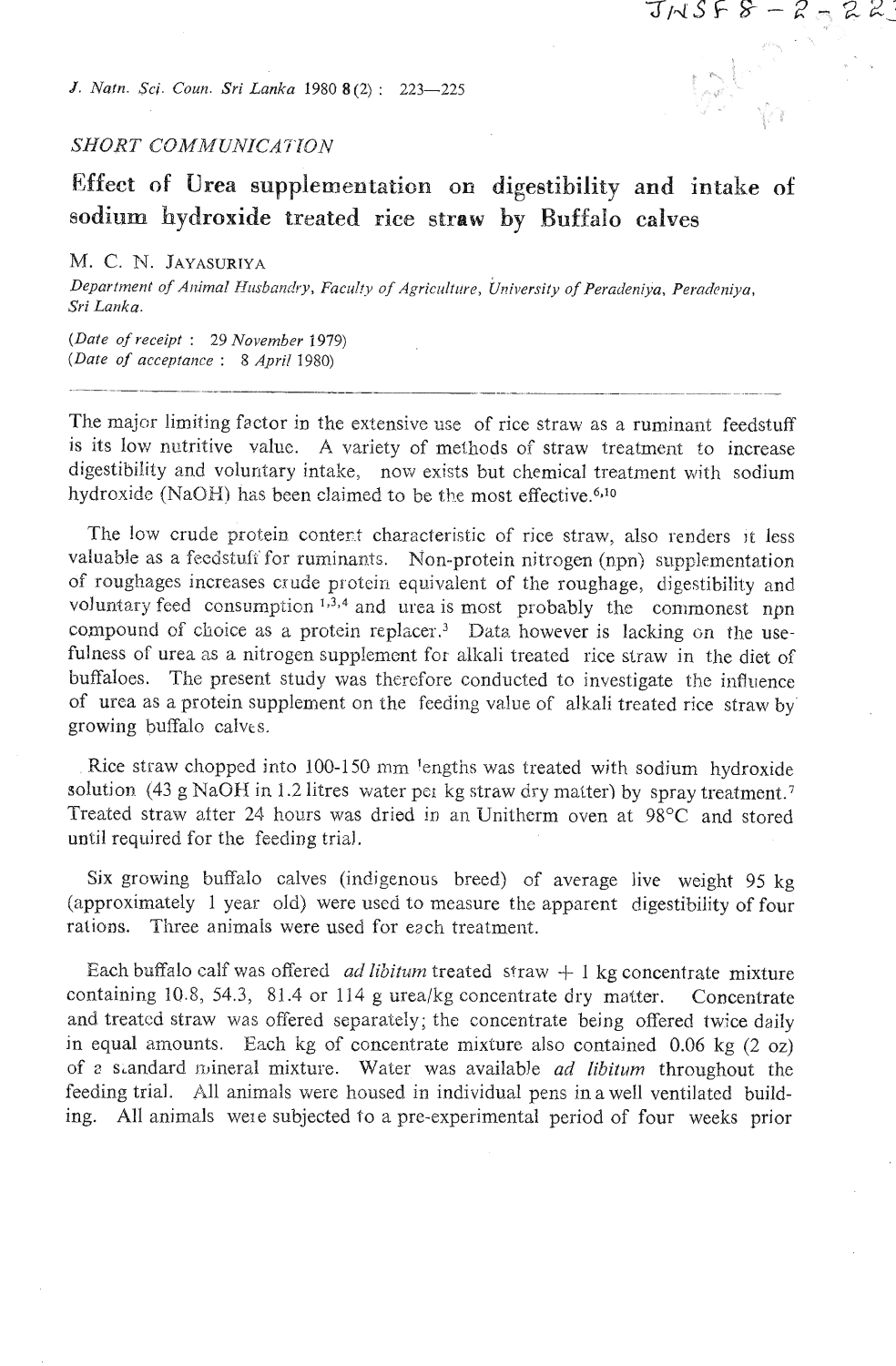to the commencement of the digestibility trial proper. The digestibility of the four feeds was determined by a conventional digestibility trial. The voluntary intake of treated straw was measured by feeding daily an amount of ration to insure an excess of at least  $10\%$  over the previous days intake and determining the actual intake by daily weighing of refused feed. Daily feed and faecal collections were analyscd for proximate constituents,2 neutral detergent fibre, acid detergent fibre, cellulose. and silica.' Hemicejlulose content was estimated as the difference between neutral deteigent fibre and the acid detergent fibre contents.

The average chemical composition of treated straw and the concentrate mixture used in the feeding trial are given in Table 1. The composition and the estimated metabolizable energy (ME) content of the four rations is given in Table 2. Addition of urea to the coccentrate mixtule increased the crude protein equivalent of the rations from 7 to 12%. Intake of urea as a percentage of total dry matter consumed ranged from 0.37 to  $3.15\%$ .

Addition of urea to the concentrate component of the diet increased both organic matter digestibility and voluntary intake of treated straw (Table 2). As recorded in a previous experiment<sup>8</sup> with sheep, optimum utilization of urea npn appeared to occur around  $2\%$  level of supplementation.

The results of the present trial suggests that urea can be a useful source of npn for buffaloes when fed with alkali treated rice straw. Urea supplementation appears to increase the metabolizable energy value of rice straw by about  $15\%$ .

The author gratefully acknowledges the financial assistance given by the TAEA in the form of research contract.

|                               | Treated straw | Concentrate mixture                  |  |  |  |
|-------------------------------|---------------|--------------------------------------|--|--|--|
| Component                     |               | $(g/100 g$ dry matter <sup>*</sup> ) |  |  |  |
| Crude protein                 | 2.1           | 11.9                                 |  |  |  |
| Crude fibre                   | 36.7          | 14.0                                 |  |  |  |
| Ash                           | 18.9          | 11.9                                 |  |  |  |
| Neutral detergent fibre (NDF) | 74.8          |                                      |  |  |  |
| Acid detergent fibre (ADF)    | 56.3          |                                      |  |  |  |
| Cellulose                     | 36.4          |                                      |  |  |  |
| Hemicelluloses                | 18.5          |                                      |  |  |  |
| <b>Silica</b>                 | 9.7           |                                      |  |  |  |

|  | TABLE 1. Average chemical composition of treated straw and concentrate mixture used in the |  |  |  |  |
|--|--------------------------------------------------------------------------------------------|--|--|--|--|
|  | feeding trial.                                                                             |  |  |  |  |

dry matter content of concentrate  $-$  92.1 g/100 g concentrate concentrate mixture contzined - Coconut oil meal (50 %) Ricebran No. **1** *(25* %) and Maize meal  $(25\%)$ .